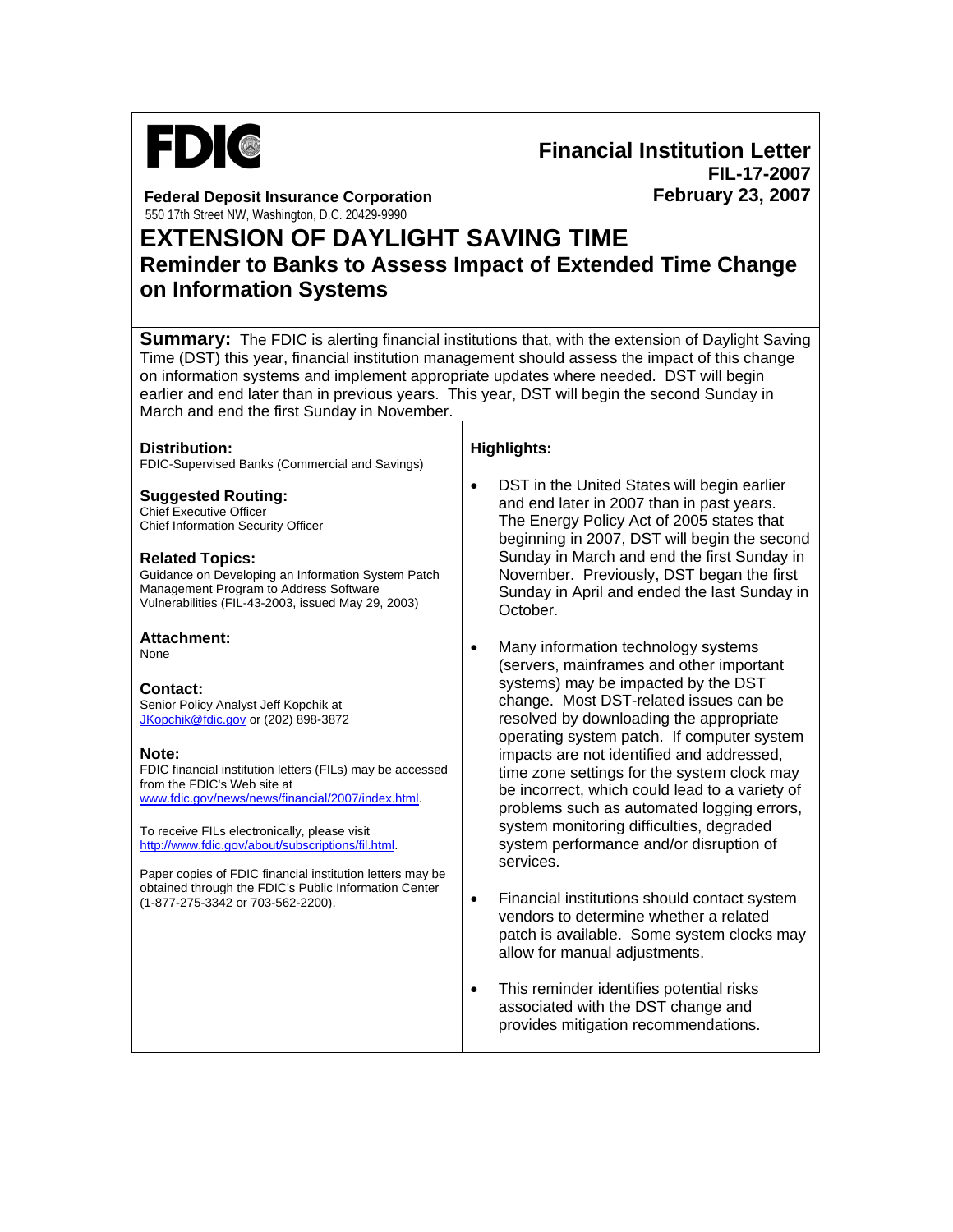# **EXTENSION OF DAYLIGHT SAVING TIME Reminder to Banks to Assess Impact of Extended Time Change on Information Systems**

The FDIC is reminding financial institutions of the potential impact and related risks posed by the upcoming change to Daylight Saving Time (DST), and is providing riskmitigation strategies. As mandated by the U.S. Energy Policy Act of 2005, DST in the United States will begin the second Sunday in March and end the first Sunday in November. For 2007, those dates are March 11 and November 4, respectively. Previously, the start date for DST in the United States was the first Sunday in April and the ending date was the last Sunday of October.

## **Risk-Management Considerations**

The impact of the DST change may not cause system failures; however, without remediation and preparation, financial institutions could experience automated logging errors, system monitoring difficulties, degraded system performance, or disruption of some services. In addition, malfunctioning systems could result in compliance errors (e.g., incorrect ATM disclosures) and malfunctioning security systems. Examples of other systems that may be affected include those controlling heating, air conditioning, lights, alarms, telephone systems, PDAs (personal digital assistants) and cash vault doors.

Financial institution management should assess the potential impact of the DST change on its hardware and software and plan for appropriate changes. Management should review both date and time stamp processes and the many time-sensitive routines essential to information systems. Management should address this issue in a timely manner by taking appropriate steps, such as those listed below:

- Review and verify modifications necessary for all important systems and essential processes, including servers, applications and utility systems.
- Ensure that critical systems will synchronize and function properly by testing or other means.
- Determine which systems are connected to the USNO Master (Atomic) Clock through a network time protocol (NTP or NTPD) and whether they will synchronize with the master clock at the appropriate moment.
- Contact third-party service providers to ensure that the bank is protected.
- Determine whether the bank has systems that require a manual procedure to be performed and whether a follow-up plan is needed.
- Ensure that systems adjustments will not be duplicated when the date change occurs.
- Ensure that all employees throughout the bank are alerted to this change.